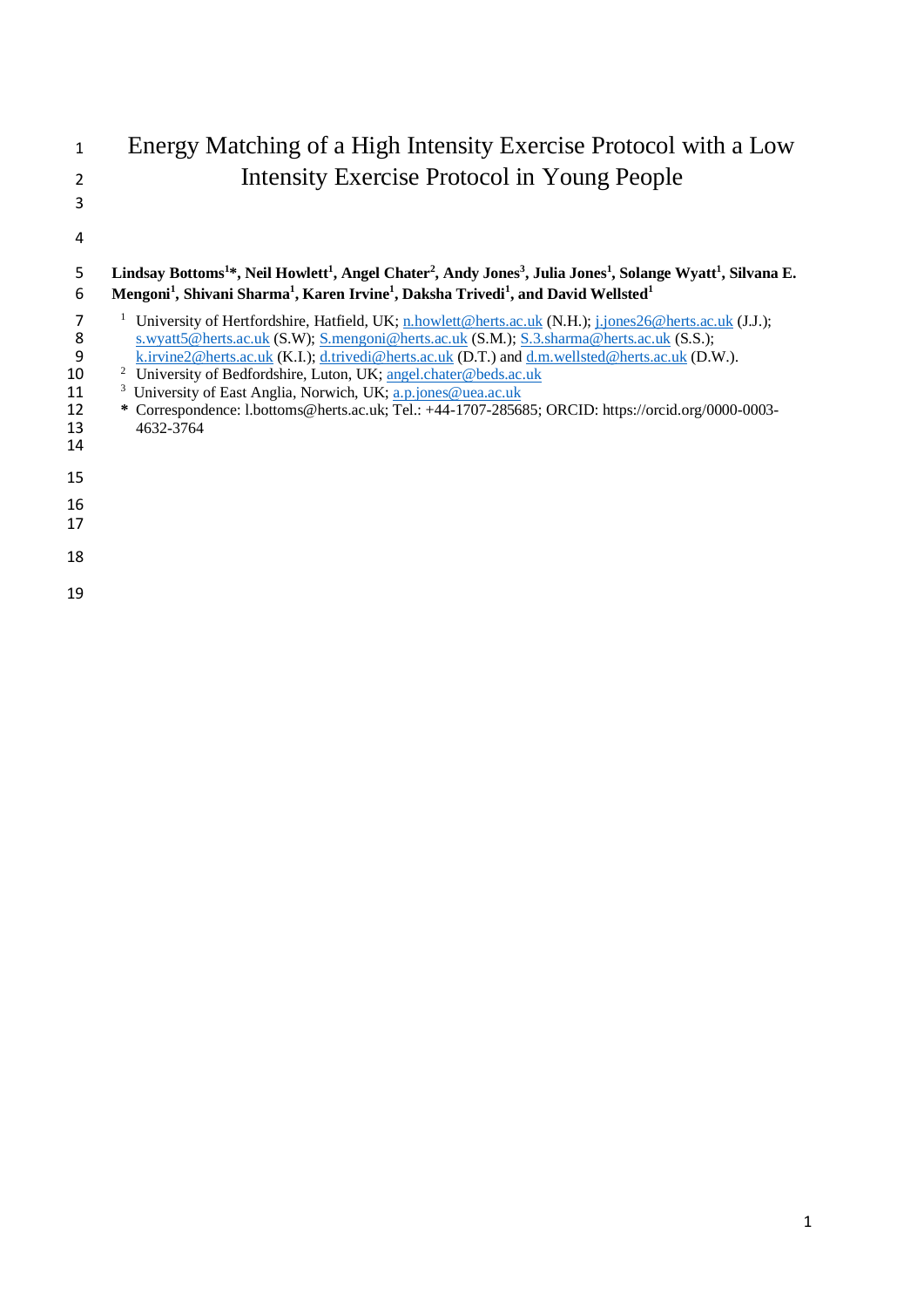#### Abbreviations:

- EE energy expenditure
- HIIE- high intensity interval exercise
- HR heart rate
- LIE low intensity exercise
- METs metabolic equivalents
- READY randomised controlled trial of energetic activity for depression in young people
- RPE ratings of perceived exertion
- 28 VCO<sub>2</sub> volume of carbon dioxide
- 29  $VO_2$  volume of oxygen

#### 1. Introduction

 Recent research suggests that exercise is a beneficial adjunct therapy for many health conditions [1]. For clinicians to be able to prescribe exercise to patients, more information is required around the intensity and duration of exercise and more specifically, guidelines need to be developed to ensure a consistent approach to patient care. When designing exercise intervention trials to explore the effects of different intensities, the same volume of exercise needs to be employed between experimental groups to ensure that any differences in responses result from differences in intensity and not energy expenditure (EE). This is because metabolic and peripheral adaptations such as mitochondrial and capillary density respond to the volume of exercise training rather than the intensity [2].

 The current study was undertaken as pilot work for a randomised controlled trial of energetic activity for depression in young people (13-17 years) (the READY trial: [https://www.journalslibrary.nihr.ac.uk/programmes/hta/177810/#/\)](https://www.journalslibrary.nihr.ac.uk/programmes/hta/177810/#/). Prior to undertaking the READY trial, the protocol for the exercise intervention was pilot tested. To ensure fair comparison between the high and low intensity group exercise protocols they needed to be energy matched. The high intensity exercise protocol was adapted from Taylor et al. [3] which included activities such as boxing and football drills. These had been 47 previously demonstrated to be acceptable, enjoyable and engaging amongst young people  $(14.0 \pm 0.3 \text{ years})$ . The duration of the high intensity exercise intervention previously utilised by Taylor et al. [3] was 9 minutes, which was achievable by the participants and therefore the present pilot tested used this duration for one of the activities; boxing. The low intensity exercise intervention selected for the study was indoor walking football. At the time of writing this there was no research measuring exercise intensity or EE in indoor walking football in young people. However, as walking at comfortable speeds is categorised as low intensity [4], the research team chose it as an appropriate activity. Walking per se would have brought an extraneous variable as it would have had to be completed outside and hence may affect depressive symptoms differently to indoor exercise. Nevertheless, for the purpose of this pilot testing, simulated walking football was compared with walking to ensure there were no substantial differences in intensity.

 The pilot testing aimed to match the EE in the low and high intensity exercise interventions using indirect calorimetry. This involved calculating the average EE per minute during the low intensity protocol and determining the exercise duration to match the EE during the 9-minute-high intensity protocol.

#### 2. Methods

 Twenty-four participants (15 boys) volunteered to take part in this study (see Table 1 for characteristics). They completed a health screen questionnaire prior to participating and were found to be healthy and injury free. 65 They received a £10 Amazon voucher for taking part. Recruitment occurred via advertisement at the University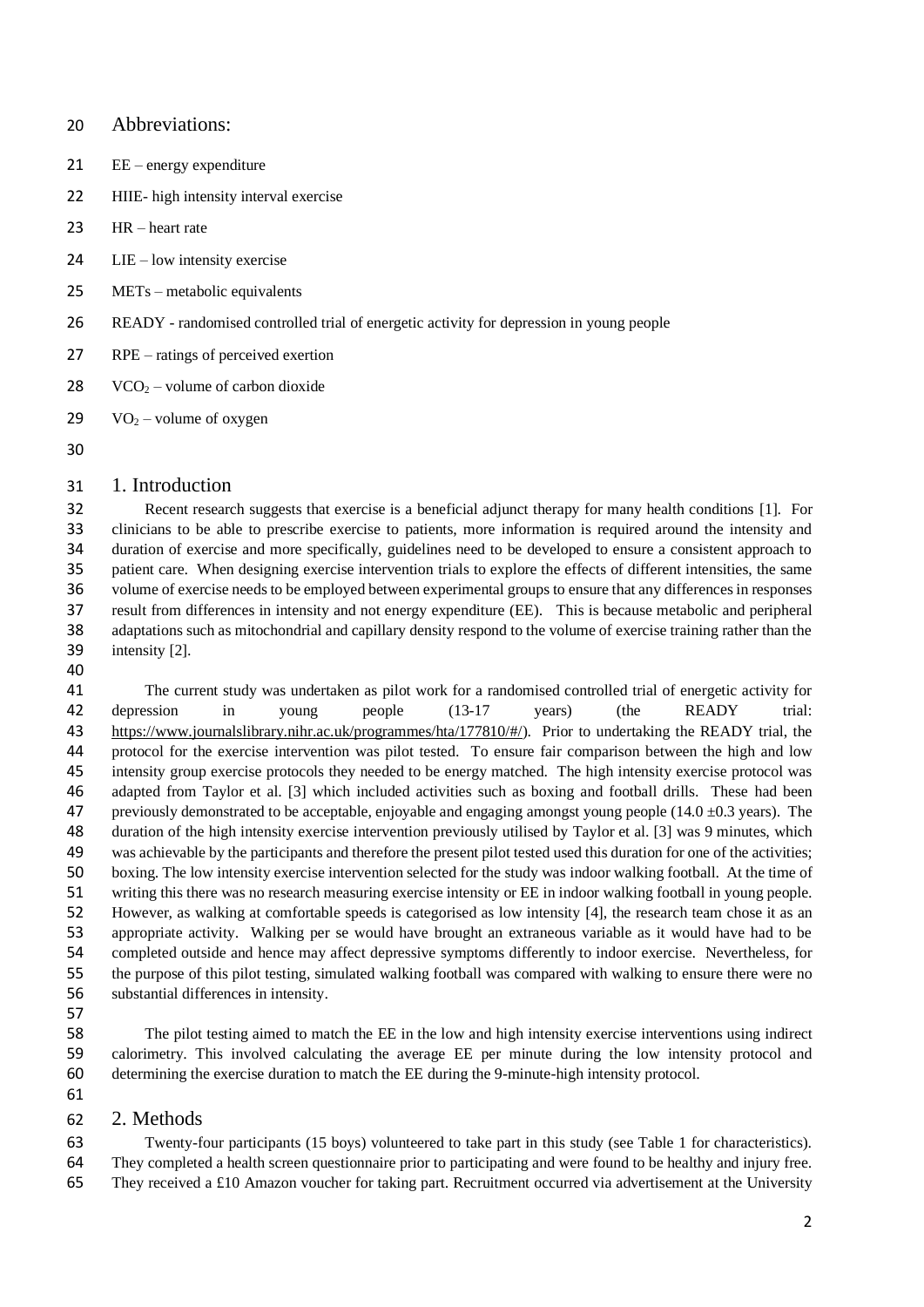of Hertfordshire which targeted at staff with adolescent children. Ethical approval was obtained from the University of Hertfordshire ethics committee (Reference number: LMS/SF/UH/03759) and the study followed the principles outlined in the Declaration of Helsinki. Informed consent was obtained from both the parent and the adolescent, and participants were free to withdraw at any point prior to the completion of data collection.

\*\*\*Table 1 near here\*\*\*

 The participants attended the sports science laboratory in sports clothing on one occasion after fasting for at least 2 hours. The session lasted approximately one hour where they first undertook walking on a treadmill at a comfortable walking speed for 5 minutes to represent low intensity exercise. Following this, they completed the low intensity exercise (LIE) protocol, simulated walking football, for 10 minutes, and then rested until their heart rate (HR) had returned to baseline. Finally, they completed the high intensity interval exercise (HIIE) protocol, which was boxing using focus pads lasting 9 minutes.

2.1 Protocol:

81 On arrival to the laboratory, stature (m) was measured on a stadiometer (Seca 217 Stadiometer, Seca, Hamburg, Germany) after holding a maximal inhalation, with participants standing without shoes, heels and back touching the stadiometer, head in the Frankfort horizontal plane. Body mass (kg) (Seca 799, Seca, UK) was measured on a flat, uncarpeted surface. Following this, the participant was shown how to use the treadmill (H/P/COSMOS Sports & Medical, Nussdorf-Traunstein: Germany) correctly, ensuring they were able to 86 comfortably walk on it. A comfortable walking speed was determined for each participant depending on their 87 height (<165cm they walked at 4 km.hr<sup>-1</sup>, >165cm they walked at 4.5 km.hr<sup>-1</sup>). 

89 A HR monitor strap (Polar H10, Polar Electro Oy, Finland) was positioned around the participant's chest and baseline HR was recorded after 5 minutes of seated rest. The participant then had a facemask (V Mask, Hand Rudolph, USA) placed over their nose and mouth and secured in place with a hairnet (Hans Rudolph, USA). The portable gas analyser (Metamax 3B, Cortex Biophysik, Leipzig, Germany) was positioned like a rucksack over 93 their shoulders. The weight of the gas analyser was  $\sim$  1.3 kg. The participant was asked to walk for 5 minutes at a comfortable walking speed on the treadmill. During the last minute of walking, the participant provided a rating of perceived exertion (RPE; 6-20 scale) for how hard they found the intensity of exercise. On completion, they were asked to undertake the simulated walking football task. This took place outside of the laboratory. They 97 walked between 2 cones placed 14m apart. Every  $4<sup>th</sup>$  repetition they dribbled the football and then kicked it at 70- degree angle at the end of the 14m. They continued walking between cones. This was repeated until 10 minutes was completed. During the last minute of the simulated walking football RPE was recorded. Participants then sat approximately for 5 minutes until their breathing and HR had returned to resting levels.

 They completed the HIIE protocol. This included 45s of high intensity boxing exercise followed by 90s of rest. This was repeated four times (to provide a total duration of nine minutes); see Table 2 for exercise details. The facemask and gas analyser were worn throughout the whole protocol and an RPE rating was given immediately post the last high intensity effort.

- \*\*\*Table 2 near here\*\*\*
- 2.2 Gas Analysis:
- 

 Prior to data collection, the gas analyser was calibrated using a three-point calibration procedure as per manufacturer's instructions. First, barometric pressure was analysed followed by calibration of the analyser 113 against a mixture of gases with known concentrations  $(5\% \text{ CO}_2, 17\% \text{ O}_2)$ . Finally, the volume transducer in the analyser was calibrated with a 3-litre calibration syringe (Series 5530, Hans Rudolph, USA).

 Variables recorded breath by breath from the gas analyser during exercise included oxygen consumption ( $\dot{V}O_2$ ; l.min<sup>-1</sup>), carbon dioxide production ( $\dot{V}CO_2$ ; l.min<sup>-1</sup>) and HR (bpm) every breath. Consequently, indirect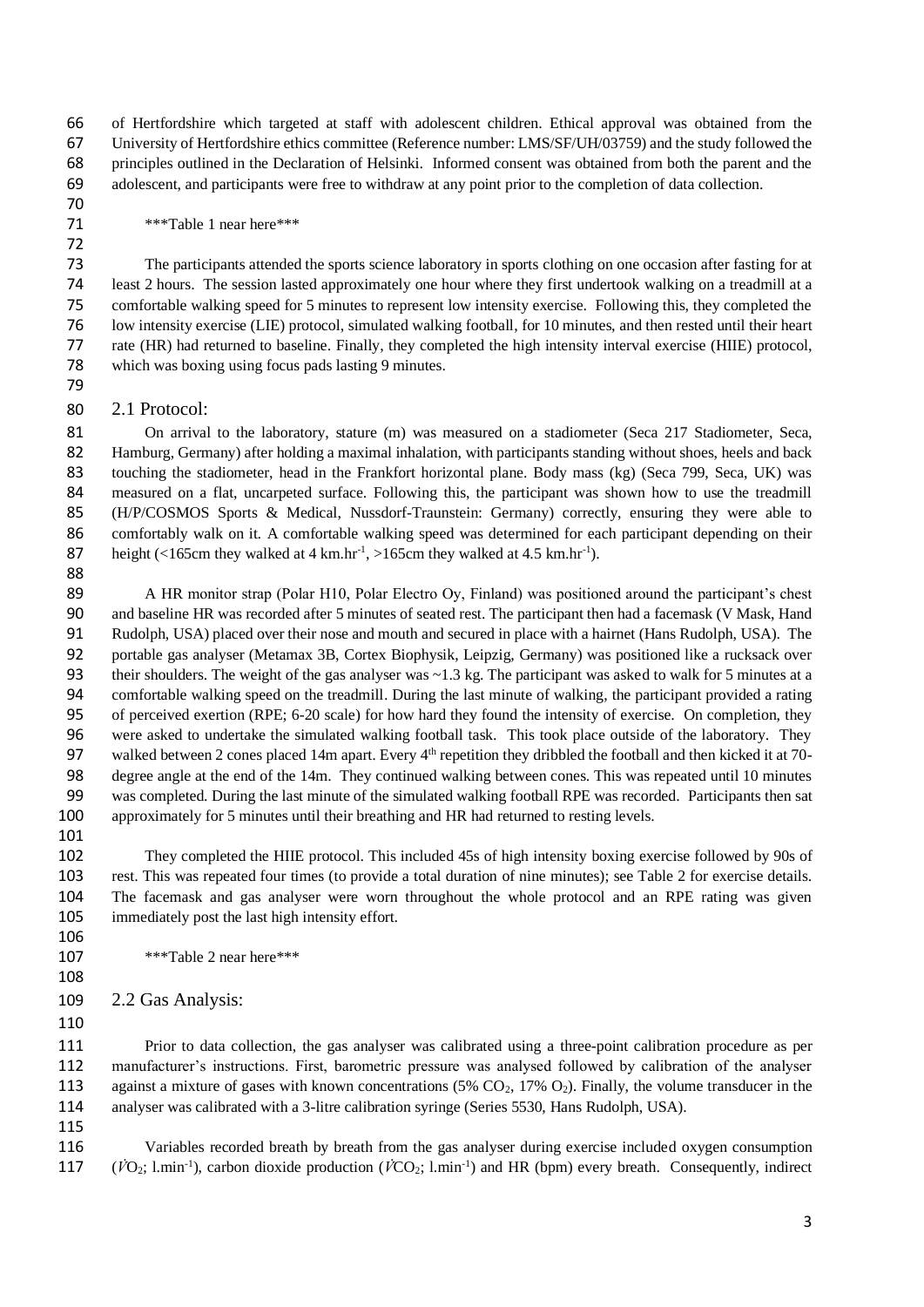118 calorimetry was used to calculate  $EE$  (kcal.min<sup>-1</sup>) using stoichiometric equations specifically developed for exercise at intensities between 40-50% *V̇*O2peak (low intensity) and 50-75% *V̇*O2peak (moderate to high intensity) 120 as shown below [5]. Equation 1: Energy Expenditure for low intensity exercise (kcal.min<sup>-1</sup>) = $[(0.575 \cdot VCO2) - (4.435 \cdot VOC)]$  Equation 2: 126 Energy Expenditure for high intensity exercise (kcal.min<sup>-1</sup>) =[ $(0.550 \cdot VCO2) - (4.471 \cdot VOC)$ ] 2.3 Data analysis: Total EE was calculated from the expired gases of the HIIE protocol using Equation 1 above for high intensity exercise intervals and Equation 2 for the rest intervals. Then an average EE for one minute for the LIE was calculated using Equation 2. From this, the duration needed for the LIE to match the HIE was calculated using Equation 3. Equation 3: 137 Total duration in minutes to energy match = Total HIIE EE / LIE average EE per minute To determine the Metabolic equivalents (METs) of the exercise, the estimated number of calories was calculated for one hour and then divided by the participant's weight in kg. This was then divided by the estimated resting metabolic rate of either adolescent males (1.28 kcal/kg x h) or females (1.11 kcal/kg x h). This was adapted from Melzer et al. [4]. Microsoft Excel was used to determine means and SD. 3. Results 146 The mean  $\pm$ SD calculated time for LIE to energy match the HIIE protocol for all participants was 11.9  $\pm$ 1.9 147 min. As can be seen in Table 3, exercise intensity was similar between treadmill walking (54  $\pm$ 8% HR<sub>max</sub>) and 148 LIE (59  $\pm$ 8% HR<sub>max</sub>) whereas HIIE produced a higher HR of 82  $\pm$ 7% HR<sub>max</sub>. Table 3 also displays the RPE scores 149 for each exercise protocol, demonstrating treadmill walking to be  $8 \pm 2$  (between extremely light and very light), 150 LIE was  $9 \pm 2$  (very light) and HIIE was  $16 \pm 2$  (between hard and very hard). Total EEs for the duration of each exercise protocol (treadmill 5 minutes, LIE 10 minutes and HIIE 9 minutes) are presented in Table 3, along with the average EE per minute and as METS. \*\*\*Table 3 near here\*\*\* 4. Discussion This pilot testing was undertaken to determine the duration of low intensity exercise, in this case walking football, needed to energy match a high intensity exercise protocol such as boxing in young people. Findings suggest that, approximately 12 minutes of LIE is needed for 9 minutes of HIIE. It must be noted that the HIIE is equivalent to 3 minutes of actual exercise along with 6 minutes of rest whereas the LIE is continuous exercise for 12 minutes. When designing exercise interventions using similar intensities (~80%HRmax for HIIE and ~55%HRmax for LIE), the LIE duration therefore needs to be 133% that of the total HIIE protocol duration. When calculating METs for this study, the LIE protocol was 3.6 METs and the HIIE was 5.4 METs which

 classifies them as both moderate physical activities. However, the HR as a percentage of maximum shows distinct 166 differences between the exercise protocols. High intensity interval training is thought to be  $\geq 80\%$  HR<sub>max</sub> [2] and 167 the present study demonstrated a HR<sub>max</sub> of 82  $\pm$ 7%. In addition, the participants perceived the LIE to be 'very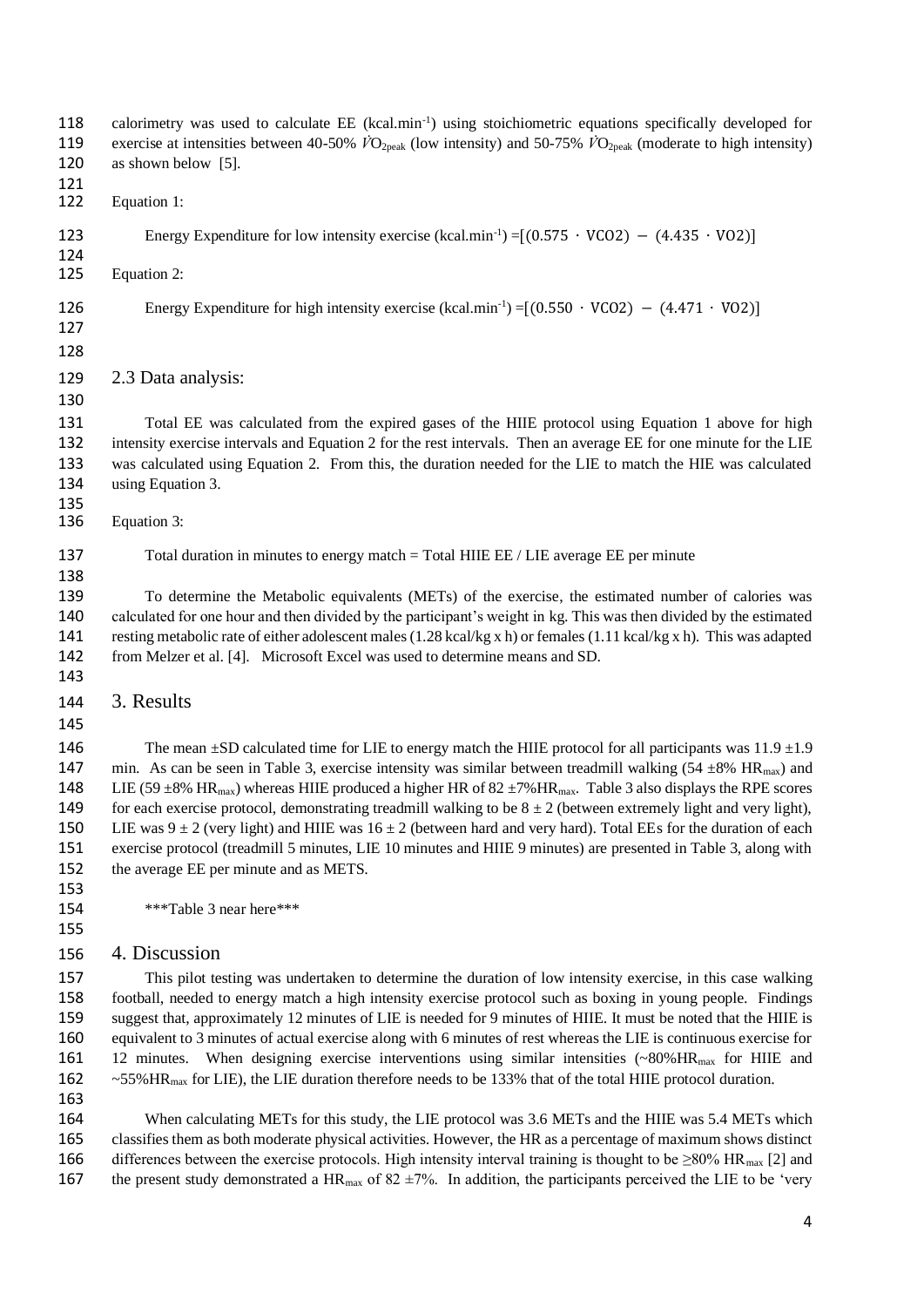light' whereas they rated the HIIE between 'hard' and 'very hard', emphasising the differences in intensity between protocols. It is important that when implementing a HIIE protocol similar to the current study, participants need to be constantly motivated to exercise as hard as they can to ensure they are exercising at a sufficiently high intensity.

 The treadmill protocol was included in this study to represent low intensity exercise by walking at a 174 comfortable speed and comparing it to the simulated walking football protocol (LIE). The %HR<sub>max</sub> between 175 conditions were similar with the treadmill walking eliciting  $54 \pm 8\%$  and the LIE 59  $\pm 8\%$ . As both are lower than 60% HRmax, they can be classified as low intensity exercise. Physiological variables were similar between the treadmill walking and the LIE, as well as the perceived exertion being between extremely light and very light suggesting that the LIE protocol represents a true low intensity exercise.

 Exercise interventions for young people with depression are poorly defined, making it difficult for multi- disciplinary professionals to prescribe them. In preparation for a randomised controlled feasibility trial, this study has identified the level of LIE that would map on to HIIE to provide evidence on their respective impact on young people with clinically significant depressive symptoms. There is limited research comparing energy expenditure in this age group for high and low intensity exercise, therefore the current study adds to the potential methodology for energy matching exercise trials in adolescents. Nevertheless, there are some limitations to consider. Firstly, participants provided their own perception of maximal exercise when performing the HIIE intervention and this can vary for any given intensity. Secondly, whilst the present study has tested two types of exercises, there are others of a similar nature that could form the basis of a full-scale trial and will be developed with input from young people themselves. In this study, participants were not familiar with wearing the gas analysis equipment and this may have elevated the respiratory values slightly when performing the exercise. Though EE is an indirect estimation and a whole room calorimeter would be required to do a direct measure, gas analysis is an accepted and more practical measure. Withstanding these considerations, our data provide a basis for designing the exercise interventions for a future trial that will address the effectiveness of different intensities for managing depression in young people.

#### 5. Conclusions

 In conclusion, to ensure the authors are comparing the effect of high intensity and low intensity exercise on depression in adolescents in the future READY trial the exercise duration for the LIE needs to be 133% of the HIIE. This is important when designing the training load for the training programme. In doing so, the current study highlights potential methodologies for researchers wanting to energy match exercise interventions for future 202 clinical trials.

 **Acknowledgements:** The authors would like to thank Oliver Stafford, Anna Irvine and Lauren Baker for helping with data collection. We would also like to thank all the young people who volunteered to take part as well as for 206 their parents for their consent and transport to the laboratory.

### Declarations

 **Author Contributions:** Conceptualisation, L.B., N.H., A.C., A.J., J.J., S.W., S.M., S.S., K.I., D.T. and DT2.; methodology, L.B., N.H., A.C. and A.J.; investigation, L.B.; resources, L.B., N.H., A.C., A.J., J.J., S.W., S.M., 211 S.S., K.I., D.T. and DT2.; data curation, L.B.; writing – original draft preparation, L.B.; writing – review and editing, L.B., N.H., A.C., A.J., J.J., S.W., S.M., S.S., K.I., D.T. and DT2.; project administration, L.B editing, L.B., N.H., A.C., A.J., J.J., S.W., S.M., S.S., K.I., D.T. and DT2.; project administration, L.B.; funding acquisition, L.B., N.H., A.C., A.J., J.J., S.W., S.M., S.S., K.I., D.T. and DT2. All authors have read and agreed to the published version of the manuscript.", please turn to the [CRediT taxonomy](http://img.mdpi.org/data/contributor-role-instruction.pdf) for the term explanation. Authorship must be limited to those who have contributed substantially to the work reported.